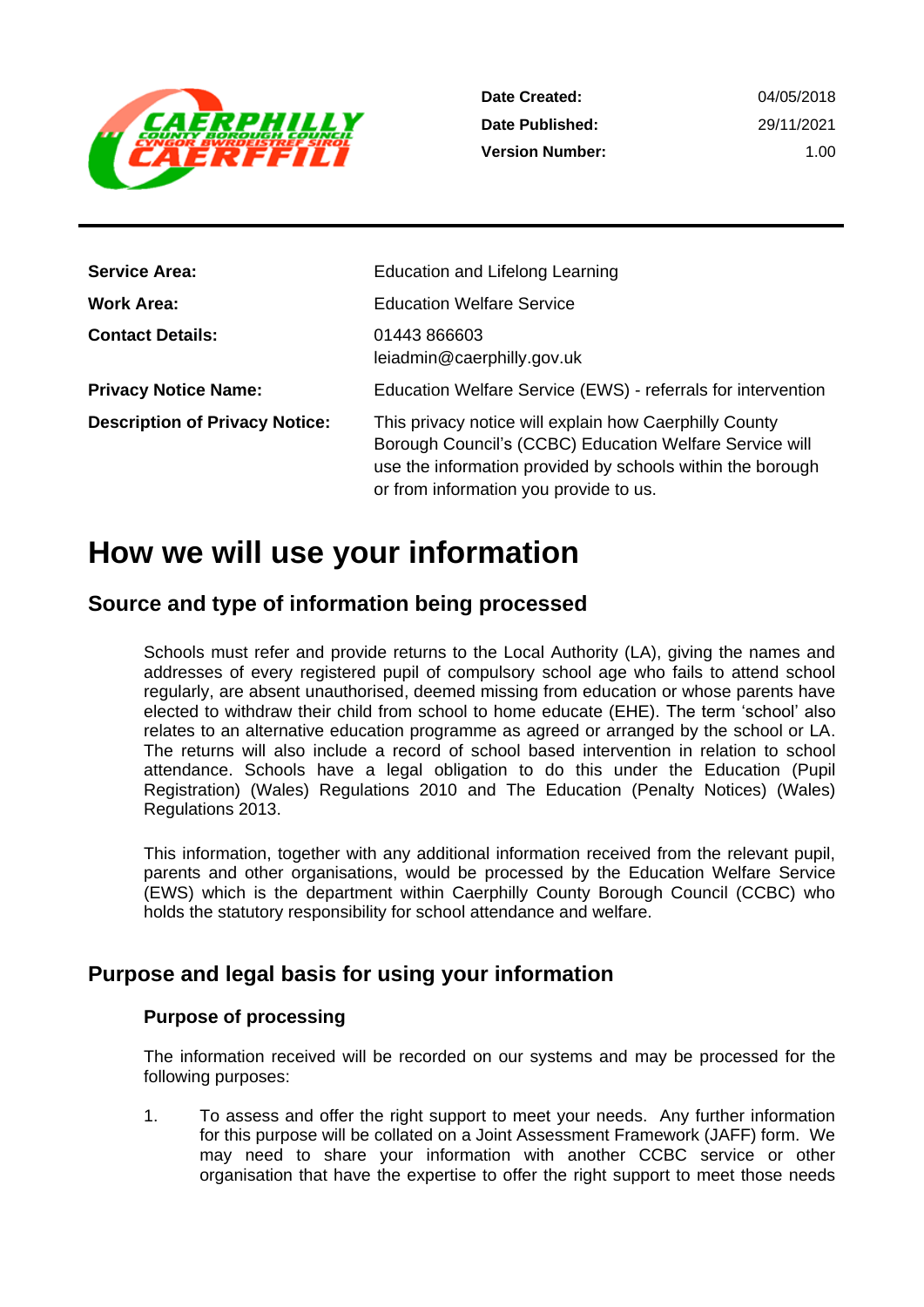under this process but this will be explained to you. Further on how your information will be used under this process is available [here.](https://www.caerphilly.gov.uk/CaerphillyDocs/FOI/PrivacyNotices/JAFFPrivacyNotice.aspx)

2. To establish the identities of children who are not registered at a school and /or are not receiving a suitable education, if relevant. The purpose of the duty is to ensure that children missing from education (CME) are identified quickly and that effective tracking and enquiry systems are in place to locate them. If therefore you move to another LA within the UK and we establish that you have not made suitable arrangements for a school place for your child or children, we will pass your details to the receiving LA to ensure that your child or children gains access to the most appropriate education as quickly as possible.

LA's in Wales have a legal obligation to carry out this function under Section 436A of The Education & Inspections Act 2006; The Education Act 1996; The Children's Act 1989 and 2004.

3. To provide evidence in Magistrate's or Family Courts, for offences under provisions of The Education Act 1996 if required.

LA's have a legal obligation to carry out this function under Sections 444 1, 444 1a and 444 ZA of The Education Act 1996 and The Education (Penalty Notices) (Wales) Regulations 2013.

4. If it is believed that during the period of our intervention, a child may be at risk of significant harm, the All Wales Child Protection procedures will be followed, which may result in a formal investigation and assessment. This may involve several agencies such as children's services, police or health. This process will be explained further to you if relevant.

LA's have a legal obligation to carry out this function under The Children Act 1989.

#### **Legal basis for processing**

In order for the processing of personal data to be lawful under the General Data Protection Regulations 2016, a valid condition from Article 6 of the Regulations must be identified, which is outlined below:

Where the processing is carried out due to a legal obligation placed on CCBC, the required Article 6 condition will be:

1e. processing is necessary for the performance of a task carried out in the public interest or in the exercise of official authority vested in the controller;

Data Protection legislation provides extra protection for certain classes of information called 'special category personal data'. If any information falls within the definition of special category personal data then an additional condition from Article 9 of the Regulations must be identified, as outlined below:

Where the processing is carried out due to a legal obligation placed on CCBC, the required Schedule 3 condition will be:

Data Protection Act 2018 – Schedule 1 / Part 2

- 6 (1) This condition is met if the processing—
	- (a) is necessary for a purpose listed in sub-paragraph (2), and
	- (b) is necessary for reasons of substantial public interest.
- (2) Those purposes are—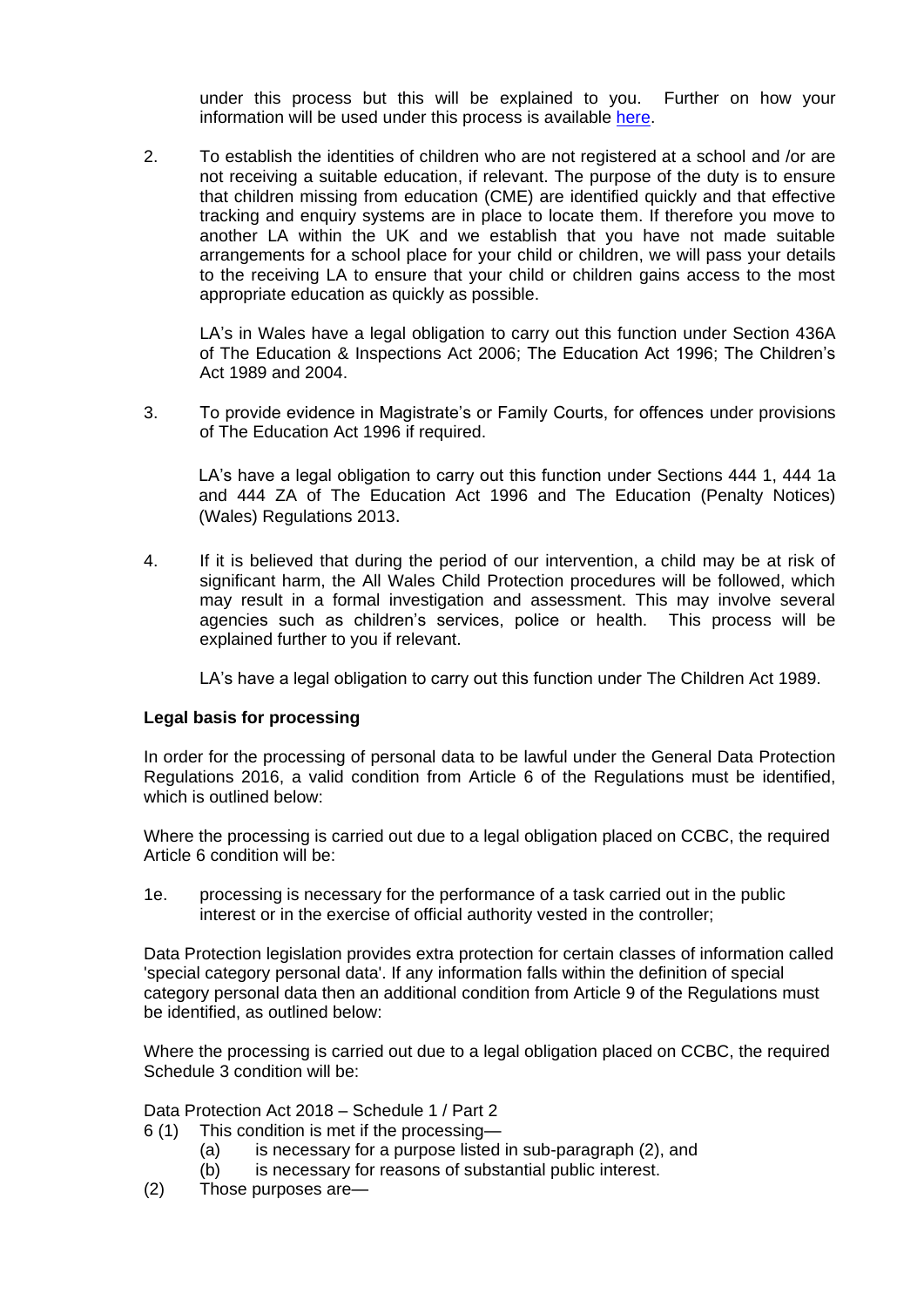- (a) the exercise of a function conferred on a person by an enactment or rule of law;
- (b) the exercise of a function of the Crown, a Minister of the Crown or a government department.

### **Who will have access to your information**

#### **Identity of Data Controller and Data Protection Officer**

The Data Controller for your information is Caerphilly County Borough Council. The Data Protection Officer is:

Ms Joanne Jones Corporate Information Governance Manager / Data Protection Officer Email: dataprotection@caerphilly.gov.uk Tel: 01443 864322

Other Data Controllers may also be responsible for your information, depending on the specific circumstances. Please contact the Service Area for further information.

#### **Details of main users of your information**

The main user of your information will be CCBC's Education Welfare Service.

Access to your information will be controlled, allowing practitioners from the Education Welfare Service access to the information they need to support you. Records of Education Welfare Service intervention will be centrally stored on our pupil records data base and shared with the referring schools.

Records of intervention will only be shared with other support services if we have consent to do so, or enquiries are being made under the All Wales Child Protection Procedures.

Other organisations may have access to your information as indicated in the Purpose of processing section.

#### R**equests for information**

All recorded information held by Caerphilly County Borough Council may be subject to requests under the Freedom of Information Act 2000, Environmental Information Regulations 2004 and Data Protection legislation.

If the information you provide is subject to such a request, where possible Caerphilly County Borough Council will consult with you on its release. If you object to the release of your information we will withhold your information if the relevant legislation allows.

#### **How long will we retain your information**

#### **Details of retention period**

How long Caerphilly County Borough Council retains information is determined through statutory requirements or best practice.

Educational records are retained until the child in question reaches his  $25<sup>th</sup>$  birthday as recommended by The Pupil Information (Wales) Regulations 2011.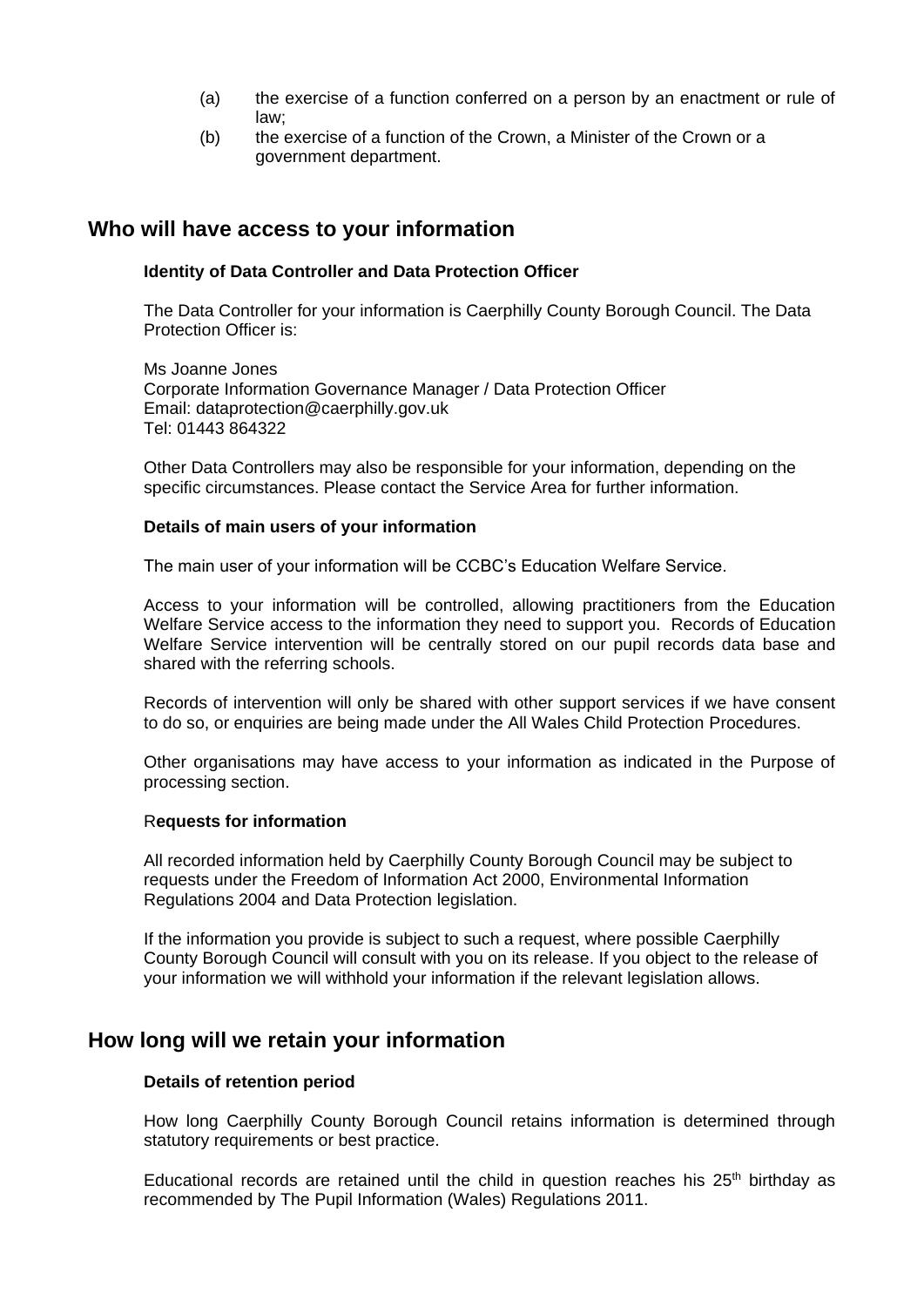## **Your Rights (Inc Complaints Procedure)**

Data Protection gives data subjects (those who the information is about) a number of rights:

- The right of subject access Application forms for this process are available on our website: [SAR Form](http://www.caerphilly.gov.uk/CaerphillyDocs/Council-and-democracy/sar_form.aspx)
- The right to be informed
- The right of rectification
- The right to erasure
- The right to restrict processing
- The right to object
- The right to data portability
- Rights in relation to automated decision making and profiling.

Further information on your rights is available from: [www.ico.org.uk.](http://www.ico.org.uk/)

To enact your rights please contact the service area detailed on the top of this form.

#### **Complaints Procedure**

If you are unhappy with the way that Caerphilly County Borough Council has handled your request / information, you have the right of complaint. Please contact the Service Area detailed at the top of this document outlining your issues.

If you remain unhappy you also have a right of complaint to the Information Commissioner's Office. Please follow this link for further information on the complaints process.

[www.caerphilly.gov.uk/My-Council/Data-protection-and-freedom-of-information/Questions](http://www.caerphilly.gov.uk/My-Council/Data-protection-and-freedom-of-information/Questions-and-complaints)[and-complaints](http://www.caerphilly.gov.uk/My-Council/Data-protection-and-freedom-of-information/Questions-and-complaints)